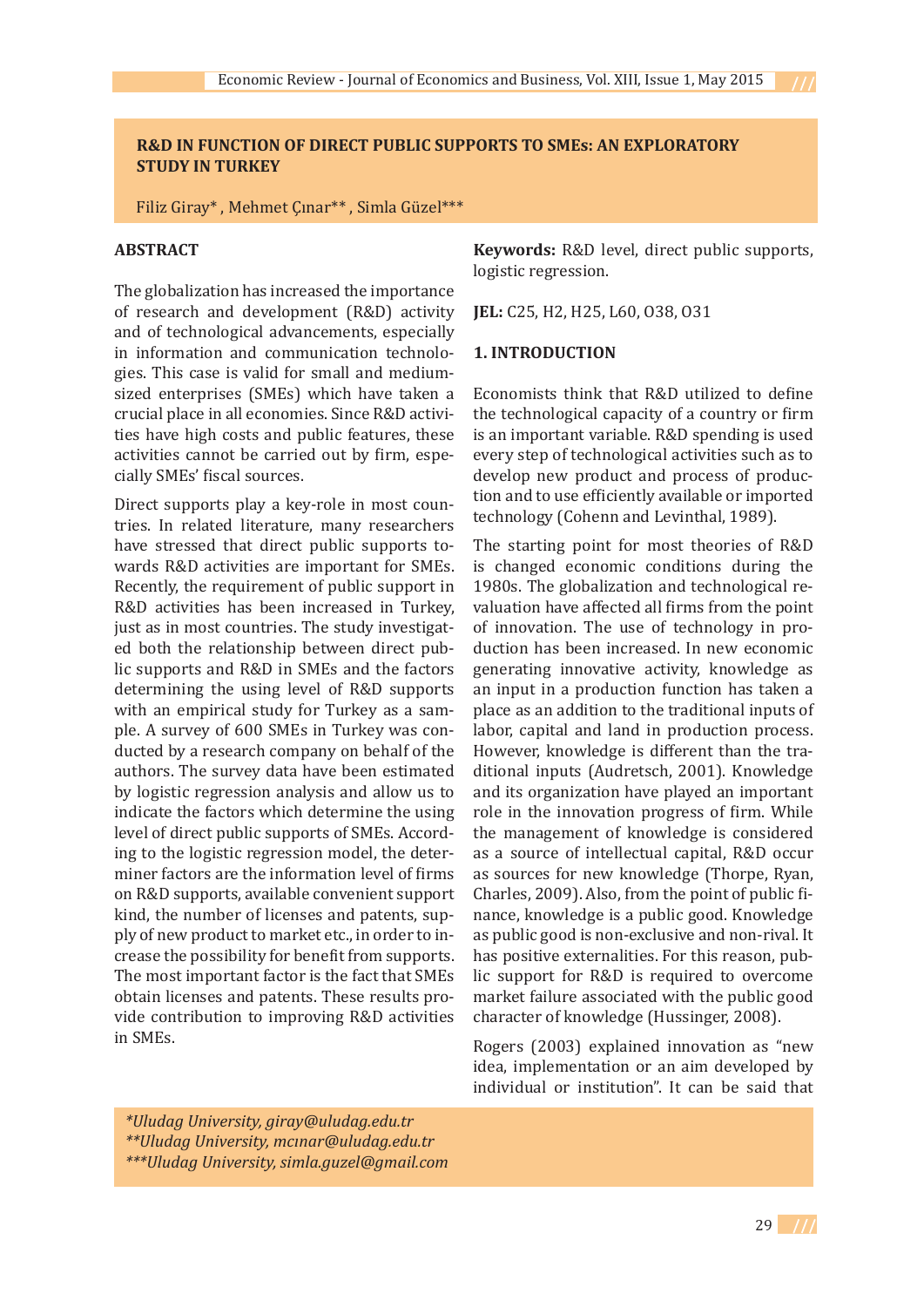there is a relationship between R&D and innovation activity. R&D is an input which shows the level of innovation activity (Rogers, 2003). Both institutions and economists defined R&D activities from many different points. For example, according to OECD, R&D is defined as creative work on a systematic basis in order to increase the store of knowledge (OECD, 1993).

The R&D term contains three activities: basic research, applied research and experimental development. Basic research depends on observable or not facts, towards acquiring new knowledge, experimental or theoretical. Applied research is based on investigation towards a specific practical aim. This kind of investigation aims to acquire new knowledge that may be useful in developing or improving products, processes or services. The knowledge derived from applied research is often patented but may also be kept secret. In other words, the results of these researches are subject to intellectual property rights. Experimental development is a systematic work, based on research or practical and existing knowledge. These works provide experience, directed to producing new materials, products or devices or installing new processes, systems and services (Economic Incentives to Business R&D).

Due to globalization and economy based on high knowledge, the cost of production in traditional production structure has been high. This case causes diminishing the competition advantage of large firms. In result, SMEs have become more important in knowledge-based economy system. SMEs are of overwhelming importance in most countries. The new information and communication technologies (ICTs) present an increase in production and elasticity in economic activities with rich opportunities. Therefore, the importance of R&D has been increased (Wattanapruttipaisan, 2002).

Despite all these developments, the impact of direct public supports to R&D has been examined empirically by only a few studies and comprehensive research is very limited in this area. The aim of this study is to fill this gap. In addition, most previous studies focus on this segment in developed countries. In this study, we examine Turkey, with the status of a developing country, as a sample country. Therefore, we can obtain an opportunity to compare results among countries.

The support of government to R&D takes various forms as direct supports and indirect supports (tax incentives). The subject of this paper is direct public supports.

In this paper, we focus on both the relationship between direct public supports and R&D in SMEs and the factors determining the using level of R&D supports with an empirical study for Turkey as a sample. SMEs are the backbone of economic activities in Turkey like in other economies. The average density of Turkey SMEs is as much as EU average.

The remainder of this paper is organized as follows: Section 2 describes the direct public support towards R&D. Section 3 provides previous literature. Section 4 presents the empirical results and Section 5 brings conclusions.

## **2. R&D TOWARDS DIRECT PUBLIC SUP-PORTS in SMEs**

R&D contributes to economic growth, employment, innovation and the quality of products. R&D is crucial drivers of growth and productivity (European Policy Communities, 2002). The role of private R&D investment has been recognized as a fundamental engine for productivity growth at both the macro- and microeconomic levels (Baumol 2002; Jones 2002).

Today, at the macroeconomic level, R&D has been fostered to accelerate technological progress and to enhance national competitiveness and long-term economic growth (Faria, Martin, Brandao, 1995). Most countries have introduced or extended fiscal instruments to support to business to increase spending on R&D (European Commission, 2003). Both theoretical and empirical analysis stresses the important role of R&D in economic growth. Sylwester (2001) finds strong positive relationship between industry R&D expenditures and economic growth in G-7 countries (Sylwester, 2001).

Therefore, these countries obtain more advantages from cooperation with their competitors (OECD, 2011). Both market failures and the features of R&D require intervention of government to foster technological advancement (OECD, 2010).

In recent years, with changing patterns and importance of R&D, some factors begin to determine the form of public intervention in R&D. These are the transition to the knowledge-

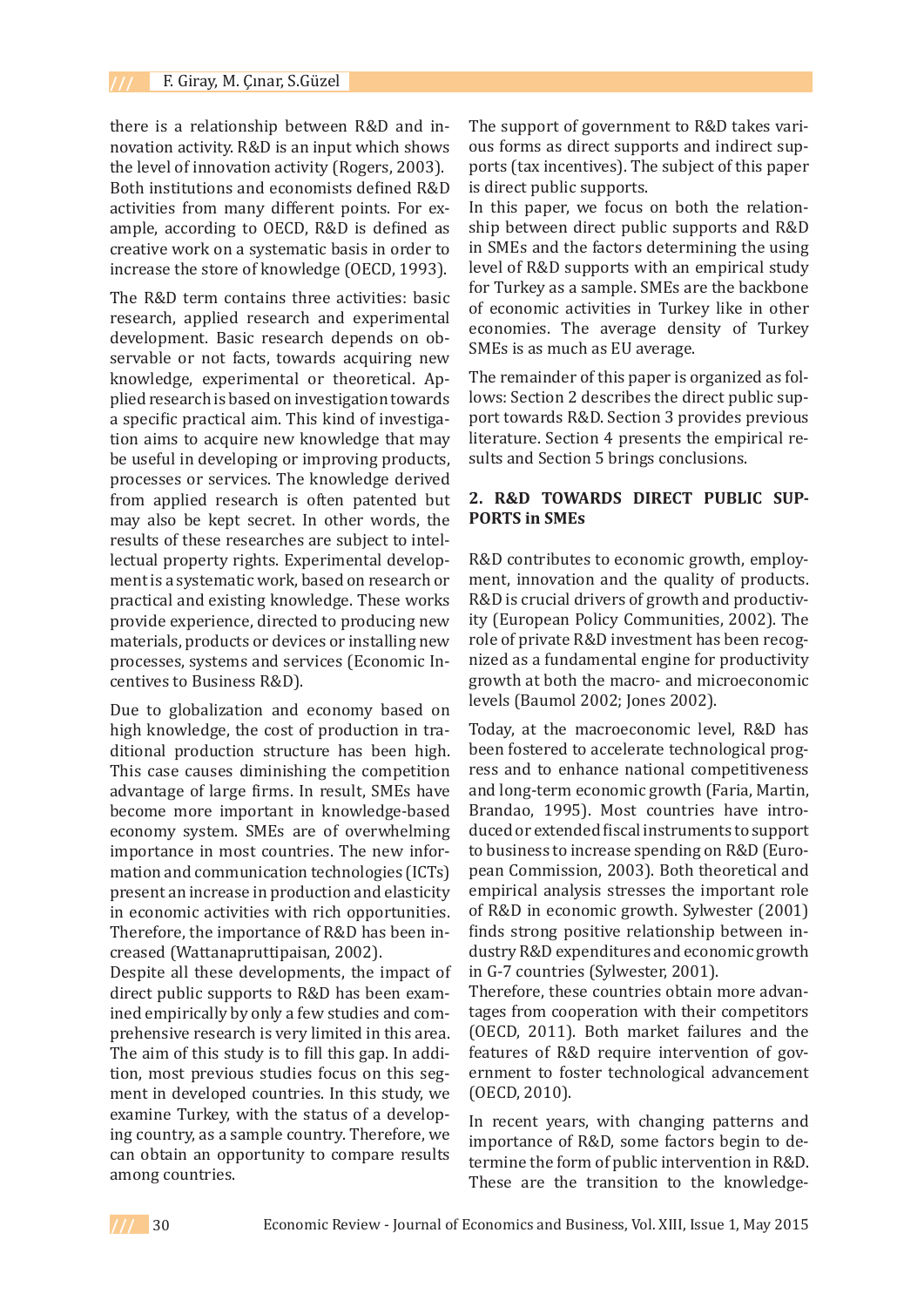based economy, restructuring business R&D as a result of increased competition and technological improvement and an enhanced role of SMEs. It is suggested that SMEs are increasingly active players in the R&D activities, thanks to the removal of some of the main obstacles to their financing (Economic Policy Committee, 2002).

The government support for R&D takes various forms as direct supports (subsidies) and indirect supports (tax incentives). Direct public supports in R&D have the greater transparency than tax incentives.

Direct public supports for R&D have been used for a long time from a historical perspective. Since the beginning of the 21st century they represent the major source of the allocation of public funds to private small firms in OECD countries. Direct supports for R&D will directly or indirectly promote innovation, which creates the production of new marketable products, processes or services. (Cunningham, Gök, Philippe, 2013). The direct funding of private R&D expenditures has the advantage of allowing governments to retain control over the nature of R&D (OECD, 2010). Direct public supporting through subsidies or grants reduces the private costs of investing in R&D. However, governments need high information to give these supports.

The firm demands support from government in direct supports. The government assesses the investment project of a firm from the point view of its aim. Then, the government decides whether to provide support to a firm or not (Busom, Corchuelo Martinez Ros, 2012). This instrument creates an opportunity to government to choose projects supported by government and the kind of research. So, the sources can be allocated to the projects which have more risk and problems related to application and the maximum private and social benefits (Economic Policy Committee, 2002).

There are various direct support instruments towards R&D. First is called grant. Grant as a support compensates the proportion of SME R&D costs. Grant is generally given to R&D activities realized for the first time or that are competitor-based. based on competitor.

Loans as another support instrument are provided either directly by a government agency or through commercial banks or other financial intermediaries. These supports are only given under specific conditions (for example, on the successful result of a product development project and generation of new sales), or may require repayment regardless of the supported outcomes.

There further direct funding in question are presented by government. These are government loan guarantees, business angels and venture capital (Cunningham, Gök, Philippe, 2013).

Government loan guarantees undertake all or part of private R&D investment risk and encourage potential investors to provide finance to R&D performers. Guarantee mechanism is a crucial method to abolish market failures in R&D field and to encourage private R&D investments. Especially, it is a very suitable instrument of support for SMEs (European Commission, 2003).

Venture capital fund is provided by institutional and individual investments cush as person, company, bank, insurance company, retirement funds. The two most common tools of public support are direct funding through grants and loans (Busom, Corchuelo and Ros, 2012). Business angel is the form of the informal venture capital (European Commission, 2009).

## **3. PREVIOUS LITERATURE**

Lach (2002), in the study, measured the influence of R&D direct subsidies on firms in Israel during the period 1990-1995. In the analysis results, it is evidenced that the subsidies have more positive effects on SMEs than large firms. However, to measure the effects of subsidies on private R&D, we need to know whether firm can realize these expenditures without these supports. This study found evidence that SMEs generally perform their R&D activities thanks to these supports. For this reason, it is more important that SMEs facing constraints related to both capital and qualified workers must be supported by government (Lach, 2002).

Czarnatzki, Ebersberger and Fier (2007) focus on the impact of innovation policies and R&D collaboration in Germany and Finland. They reached different results in these two countries. In Germany, subsidies for individual research do not have a significant impact on R&D

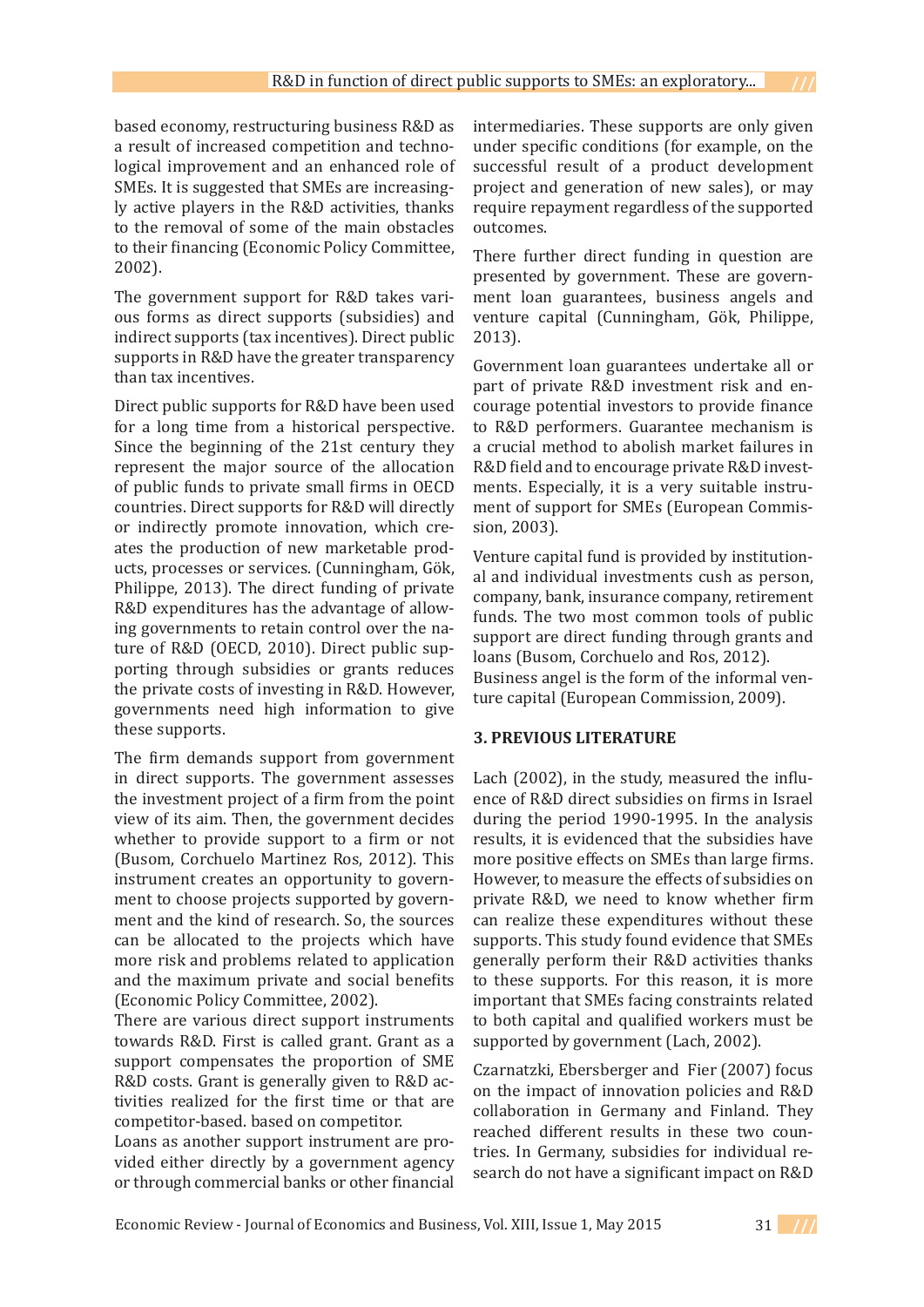and on patenting, but the innovative performance could be improved by additional incentives for collaboration. However, public funding is an important source of finance for R&D for Finnish firms (Czarnatzki, Ebersberger and Fier, 2007).

The research has been done into the impact of direct public supports on R&D performance in firms existing in the service sector in Germany. The supported firms are relatively more successful than other firms when it comes to innovation. Since innovative firms with more R&D employee and laboratory equipment are given priority, these firms show more willingness to apply for public subsidies. Empirically, they demonstrate that public grants rise the firms' privately financed innovative activities (Czarnatzki and Fier, 2001).

Wallsten (2000) searches whether there is a correlation between government R&D grants and the level of R&D, using a multi-equation model. He finds evidence that the grants crowd out firm-financed R&D spending.

Branstetter and Sakakibara (2002) evidenced the impact of Japanese government-sponsored research consortia on the research productivity. They found the relationship between consortium and R&D. While consortium has a positive impact on the level of potential R&D spillovers within the consortium, it is seen that there is a negative relationship with the degree of product market competition among consortium members.

Using a dataset of firms in Spain, Busom, Corchuelo and Ros (2011) reach the result that the firms with weak financial structure, especially new firms, prefere direct support in their R&D. However, SMEs generally prefer tax incentives for R&D (Busom, Corchuelo and Ros, 2011).

Hottenrott and Lopes-Bento (2012) analyze the impact of R&D supports on private R&D investments. They emphasize international corporations and the efficiency of public supports in SMEs for R&D activities. According to the results of the analysis, R&D supports increase private R&D expenditures. In addition, the study analyzes the effect of R&D investment on innovation performance. If the investment of R&D yields new and marketable products, it can be considered productive (Hottenrott and Lopes-Bento, 2012)

Sakakibara (2001) examines the contribution of diversity to firm government-sponsored R&D expenditure based on data of 213 Japanese firms. This article also indicates that government subsidies work as a substitute to firms' R&D (Sakakibara, 2001).

The study of Hussinger (2008) empirically analyzes the effect of public supports of R&D on firms' R&D investment per employee and new product sales in the German manufacturing sector, using parametric and semi parametric two-step selection models. The results indicate that R&D expenditures that are supported are as productive in generating new product sales as private R&D investment (Hussinger, 2008).

Prochazka (2011) focused on participation of Czech SMEs in various R&D supports programs in the survey. The results of the survey show that SMEs are strongly motivated to obtain funding in order to improve their competitive position. Also, according to the findings, intellectual property rights are showed to have low importance for SMEs (Prochazka 2011).

### **4. DATA AND EMPIRICAL RESULTS**

#### **4.1. Data**

In testing the relationship between direct public supports and R&D in Turkey, the survey was conducted including 52 close-ended questions for SMEs in Bursa, Turkey. Suggestions based on findings of survey are presented. The face to face survey method has been chosen to collect the data. A five-point Likert scale that ranged from'1' "strongly agree" to '5' "strongly disagree" is used in the survey (1=strongly agree, 2=disagree, 3=neutral, 4=agree, 5=strongly disagree). The participants were asked to indicate the degree of their agreement or disagreement with each question. Also, some responses in the questionnaire submitted were deleted.

After, adjusted 600 responses are included in the analysis. The response rate is high, around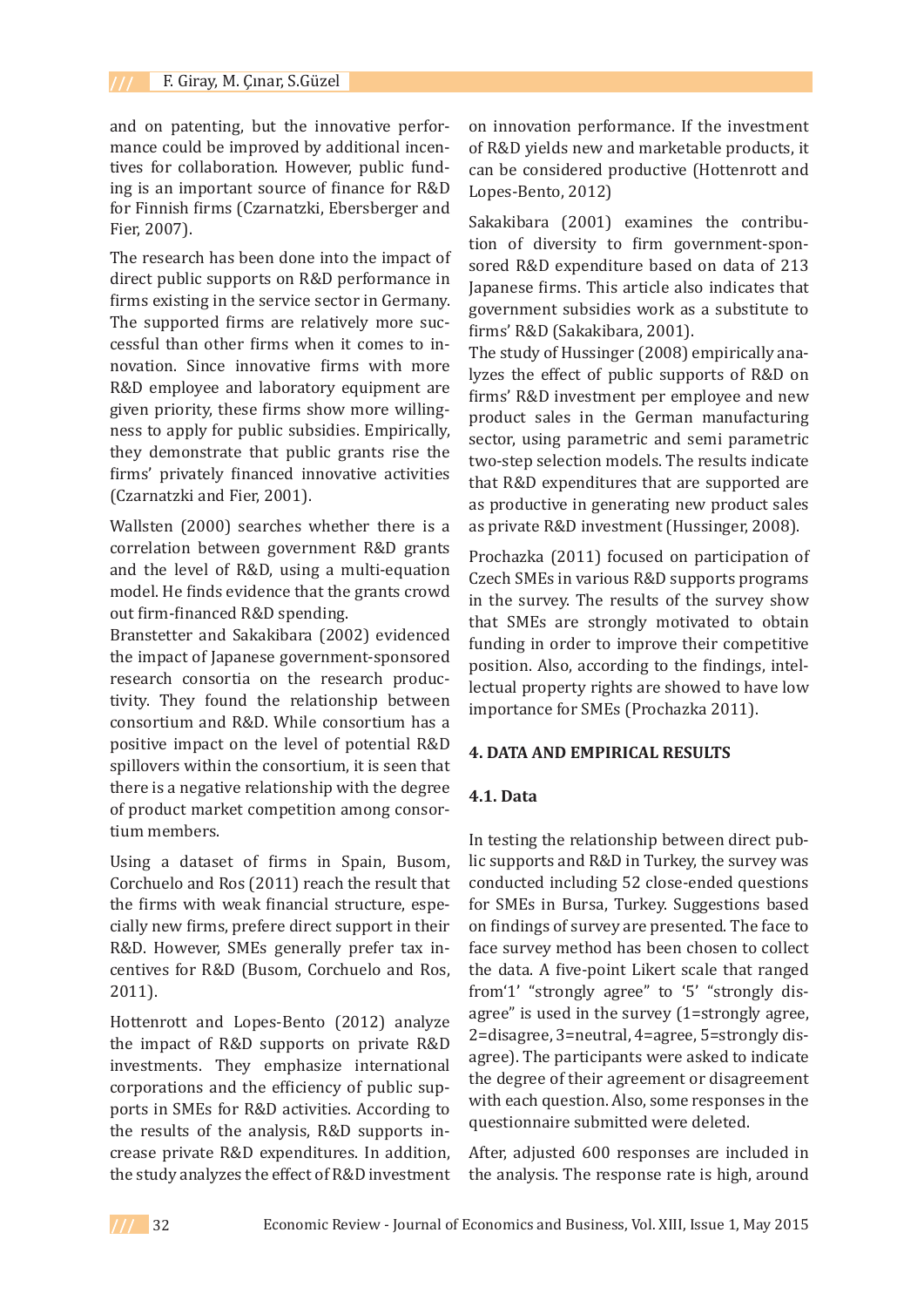93%. The questionnaire consisted of three sections as follows: a) Demographic information, b) R&D case in SMEs, c) Direct public supports for R&D in SMEs.

## **4.2. The Reliability Analysis**

A reliability test was performed to ensure the  $\Box$ consistency of the items used. Cronbach's Al $pha$  value is used, to determine the internal reliability of the questionnaire applied. The  $\,$   $\,$   $\,$ survey consists of two main parts. Examples of the first type are related to the case of R&D activities and the view to R&D of SMEs. Examples  $\hskip1cm \rule{2.6cm}{0.2cm}$ of the second type are related to the use level of R&D in SMEs and to assess the efficiency of public supports. For this reason, Cronbach's Al-**4.2. The Reliability Analysis**   $p$ ha value is applied in all parts. Then, this value is reapplied with two parts that are joined.  $\Box$ In testing the relationship between direct public supports and R&D in Turkey, the  $p_{\rm H}$  value is used, to determine the internal  $|$  $\frac{d}{dt}$  is type are related to the case of  $\frac{d}{dt}$  ac form

The first part of the questionnaire aims to measure the case of R&D activities and the view to  $\overline{\phantom{a}}$ R&D of SMEs. In this way, 20 questions with a five-point Likert scale are used. Cronbach's Alpha value of this scale is  $0.949$ . Namely, the scale has a high reliability rate of. The result  $\Box$ of the reliability analysis is presented in Table  $\vert$  $4.2.$  $K\&D$  of owns. In this way, 20 questions with  $\vert$ 

| Table 4.2. The Results of Reliability Analysis |  |
|------------------------------------------------|--|
|------------------------------------------------|--|

|        | <b>Cronbach's Alpha</b> | <b>Research Ouestion Number</b> |
|--------|-------------------------|---------------------------------|
| Part 1 | 040 (                   |                                 |
| Part 2 | ) 904                   |                                 |

In the second part of the questionnaire, the  $\lim_{n \to \infty}$ was to measure the use level of R&D in SMEs, SMEs, using a five-point Likert scale, with 17 suggestions as a part of the analysis. using a five-point Likert scale, with 17 sugges- Ta tions as a part of the analysis. Cronbach's Alpha value of this scale is 0.904. It is showed that the responses have a high internal reliability level. internal reliability of the control of the control of the control of the control of the control of the control of the control of the control of the control of the control of the control of the control of the control of the value of this scale is 0.904. It is showed that the  $\parallel$ 

Similarly, when one of the questions was deleted, Cronbach's Alpha value is diminished. Finally, when two parts are joined, Cronbach's Alpha value is obtained as 0.964. This scale shows a pretty high reliability level.

# **4.3. Empirical Findings**

# **4.3.1. Demographics Profile**

Table 2 reports the working areas of SMEs that participated in the survey. As seen in Table 2, 50 % of SMEs in Bursa consists of fabric and

clothing, 15.3% accounts for the automotive industry with the metal industry that follows with 10.2 %.

Table 4.3.1. Sectorial Distribution

|                                    | <b>Frequency</b> | Percentage |
|------------------------------------|------------------|------------|
| Construction                       | 30               | 5.0        |
| Fabric and<br>clothing             | 300              | 50.0       |
| Innovation                         | 14               | 2.3        |
| Manufacture<br>of food<br>products | 6                | 1.0        |
| Metal                              | 61               | 10.2       |
| Furniture                          | 46               | 7.7        |
| Automotive                         | 92               | 15.3       |
| Plastic and<br>Rubber              | 15               | 2.5        |
| Healthcare                         | 8                | 1.3        |
| Agriculture<br>and Animal          | 0                | 0.0        |
| Others                             | 28               | 4.7        |
| <b>Total</b>                       | 600              | 100.0      |

Regarding the number, frequency and percentage of employees in SMEs, the questionnaire responses are indicated in Table 3. **Table 3: The Number of** 

Table 4.3.2. The Number of Employee in SMEs **Employee in SMEs** 

|              | <b>Frequency</b> | Percentage |
|--------------|------------------|------------|
| $1-5$        | 72               | 12.0       |
| $6 - 10$     | 182              | 30.3       |
| 11-20        | 232              | 38.7       |
| $21 - 30$    | 28               | 4.7        |
| $31 - 50$    | 38               | 6.3        |
| 51 and up    | 48               | 8.0        |
| <b>Total</b> | 600              | 100.0      |

As it can be concluded from Table 4.3.2., 42.3 As it can be concluded from Table 3,  $\%$  of SMEs has between 1 and 10 employees. Some 49.7 % of SMEs has between 11 and 50 employees. Only 8 % of SMEs has between 51 and 250 employees.

In Table 4.3.3. SMEs are asked whether they

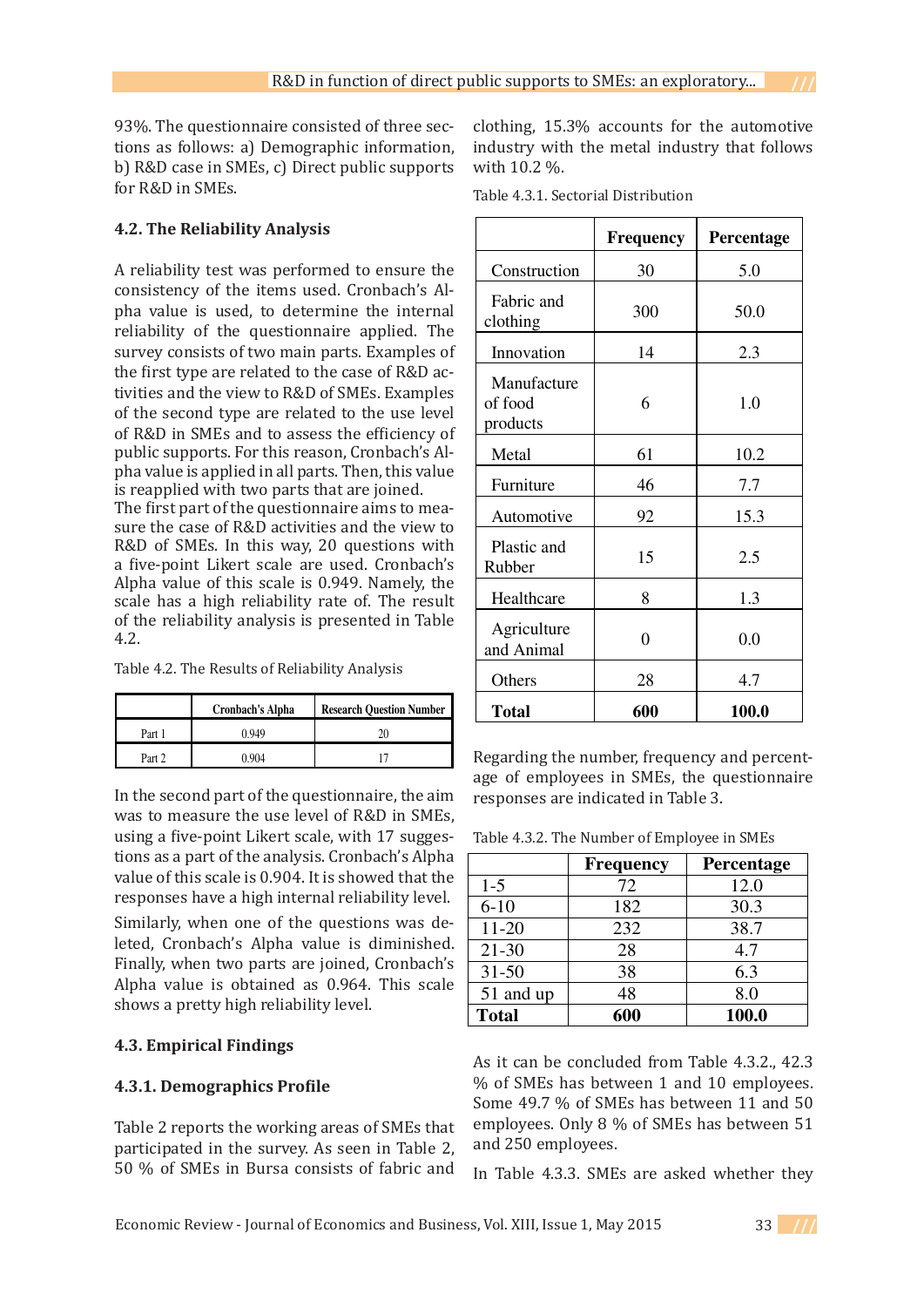have a separate R&D department or not. Table 4 reports the answer given by the participants. **Table 4: Separate R&D**  the participants.

Table 4.3.3. Separate R&D Department<br>Available in Firms Available in Firms **Department Available in Firms**  1.000 m = 1.1.1.0

|              | <b>Frequency</b> | <b>Percentage</b> |
|--------------|------------------|-------------------|
| $1 - 3$      | 36               | 60                |
| 4 and up     | 26               | 44                |
| No           | 535              | 89.6              |
| <b>Total</b> | 597              | 100.0             |

According to the results of the survey, 89.6  $\%$ According to the results of the survey, 09.0 %<br>SMEs do not have a separate R&D department. starts as not have a separate rich department.<br>Moreover, SMEs which have a R&D department only employ between 1and 3 persons. It is seen that most SMEs do not have a R&D department. Despite of the fact that a few of SMEs have a separate R&D department, the number of their expansive state in particular, and statistic of the employees is generally four. separate R&D department. Moreover, SMLS with the move a K&D department. nly employ between 1and 3 persons. It is seen<br>had most SMEs do not have a R&D department MES do not have a separate R&D department<br>Le recent only only have a R&D department floreover, SMES which have a R&D departmen

As shown in Table 4.3.4., the number of firms having patent, license and copy right is limited.

Table 4.3.4. The Case of Patent, License and Copy Right is limited. **License and Copy Right** As shown in Table 5, the number of Table 4.3.4. The Case of Patent, License

| <b>Frequency</b> | Percentage |
|------------------|------------|
| 513              | 85.4       |
| 54               | 9.0        |
| 19               | 3.2        |
|                  | 0.7        |
| 10               | 1.7        |
|                  | 0.0        |
| 600              | 100.0      |
|                  |            |

While 85.4 % of firms do not have patent, liwhile 63.4 % of fifths do not have patent, fi-<br>cense and copy right, the rest of the firms can obtain these intellectual rights.  $5 - 1 - 0.00$ While 85.4 % of firms do not have pater

Another question was related to the fact whether SMEs had the knowledge, enough information and equipment to establish an R&D department (Table 6). Neutral 214 35.7 Another question was related to

Table 4.3.5. The Case of Enough Information and rable 4.5.5. The Case of Enough Information and<br>Equipment to Establish R&D Department for Firms Equipment to Establish K&D Department for Fire

|                      | <b>Frequency</b> | Percentage |
|----------------------|------------------|------------|
| Strongly<br>Agree    | 75               | 12.5       |
| Agree                | 269              | 44.9       |
| <b>Neutral</b>       | 214              | 35.7       |
| Disagree             | 41               | 6.8        |
| Strongly<br>Disagree |                  | 0.0        |
| <b>Total</b>         | 599              | 100.0      |

Some 44.9 % of firms accept that they do not have enough information and equipment to establish R&D department. According to the result of frequency, only 6.8 % of the firms give a response "disagree". Namely, they know how to establish R&D department.

### **4.3.2. Logistic Regression Analysis Results**

The estimated results of the logistic regression are provided in Table 9, in order to see the use possibility of direct supports in SMEs. To determine the applicability of the model and having right classification rate, Hosmer and Lemeshow test (Table 4.3.2.) and classifications (Table 4.3.3.) are presented. **Table 7: Hosmer** 

Table 4.3.2. Hosmer and Lemeshow Test **Test** 

|  | square |   |  |
|--|--------|---|--|
|  |        | ັ |  |

As it can be seen in Table 7, Chi-square value is 10.509. Since this value is not statistically significant, null hypothesis will not be rejected.  $\frac{1}{2}$  is can be seen in Table 7, Chi-square value b.509. Since this value is not statistically sig

Table 4.3.3. Classification Table **Table 8: Classification Table** 

|                  |                           |      |      | Observed<br>Direct Public<br><b>Supports</b> | Predicted<br>Percentage<br>Correct |
|------------------|---------------------------|------|------|----------------------------------------------|------------------------------------|
|                  |                           |      | 0.00 | 1.00                                         |                                    |
| Step<br>Supports | Direct Public             | 0.00 | 344  | 33                                           | 91.2                               |
|                  |                           | 1.00 | 68   | 144                                          | 67.9                               |
|                  | <b>Overall Percentage</b> |      |      |                                              | 82.9                               |

 $\frac{1}{2}$  Some 82.9% of the observed units 82.9 % are classified by the model in Table 8. The reliability of the model is increased due to the right classification rate of the model.

Table 4.3.4. Estimation Results

| df<br>Sig.<br>B<br>S.E.<br>Wald<br>Exp(B)<br>s <sub>4</sub><br>Step<br>1.599<br>0.469<br>0.099<br>0.000<br>22.614<br>1<br>1(a)<br>ion and<br>16.159<br>9<br>0.064<br>s2<br>r Firms<br>0.988<br>0.979<br>0.313<br>s2(1)<br>1.020<br>2.687<br>0.852<br>0.014<br>8.118<br>s2(2)<br>2.094<br>6.041<br>s2(3)<br>0.859<br>1.165<br>0.543<br>0.461<br>2.360<br>ntage<br>1.327<br>3.958<br>0.047<br>14.025<br>s2(4)<br>2.641<br>0.896<br>8.031<br>0.005<br>12.681<br>s2(5)<br>2.540<br>.5<br>4.976<br>s2(6)<br>2.093<br>0.938<br>0.026<br>8.112<br>1.677<br>0.893<br>3.524<br>0.060<br>5.350<br>s2(7)<br>7.422<br>2.004<br>1.173<br>2.918<br>0.088<br>s2(8) |
|-----------------------------------------------------------------------------------------------------------------------------------------------------------------------------------------------------------------------------------------------------------------------------------------------------------------------------------------------------------------------------------------------------------------------------------------------------------------------------------------------------------------------------------------------------------------------------------------------------------------------------------------------------|
|                                                                                                                                                                                                                                                                                                                                                                                                                                                                                                                                                                                                                                                     |
|                                                                                                                                                                                                                                                                                                                                                                                                                                                                                                                                                                                                                                                     |
|                                                                                                                                                                                                                                                                                                                                                                                                                                                                                                                                                                                                                                                     |
|                                                                                                                                                                                                                                                                                                                                                                                                                                                                                                                                                                                                                                                     |
|                                                                                                                                                                                                                                                                                                                                                                                                                                                                                                                                                                                                                                                     |
|                                                                                                                                                                                                                                                                                                                                                                                                                                                                                                                                                                                                                                                     |
|                                                                                                                                                                                                                                                                                                                                                                                                                                                                                                                                                                                                                                                     |
|                                                                                                                                                                                                                                                                                                                                                                                                                                                                                                                                                                                                                                                     |
|                                                                                                                                                                                                                                                                                                                                                                                                                                                                                                                                                                                                                                                     |
|                                                                                                                                                                                                                                                                                                                                                                                                                                                                                                                                                                                                                                                     |
|                                                                                                                                                                                                                                                                                                                                                                                                                                                                                                                                                                                                                                                     |
|                                                                                                                                                                                                                                                                                                                                                                                                                                                                                                                                                                                                                                                     |
| 9.<br>1.517<br>2.225<br>0.800<br>0.278<br>0.598<br>s2(9)                                                                                                                                                                                                                                                                                                                                                                                                                                                                                                                                                                                            |
| .7<br>1.772<br>5.883<br>s13<br>0.180<br>97.202<br>0.000                                                                                                                                                                                                                                                                                                                                                                                                                                                                                                                                                                                             |
| 0.532<br>7.522<br>s <sub>9</sub><br>$-0.631$<br>0.230<br>0.006<br>8                                                                                                                                                                                                                                                                                                                                                                                                                                                                                                                                                                                 |
| 0.473<br>8.054<br>0.005<br>1.604<br>s16<br>0.167                                                                                                                                                                                                                                                                                                                                                                                                                                                                                                                                                                                                    |
| 0<br>S39<br>0.151<br>2.639<br>0.783<br>$-0.245$<br>0.104                                                                                                                                                                                                                                                                                                                                                                                                                                                                                                                                                                                            |
| 0.308<br>0.058<br>1.360<br>s40<br>0.163<br>3.583                                                                                                                                                                                                                                                                                                                                                                                                                                                                                                                                                                                                    |
| 1.382<br>s11<br>0.324<br>0.127<br>0.011<br>6.500                                                                                                                                                                                                                                                                                                                                                                                                                                                                                                                                                                                                    |
| 0.0<br>21.692<br>0.000<br>0.004<br>$-5.432$<br>1.166<br>Constant                                                                                                                                                                                                                                                                                                                                                                                                                                                                                                                                                                                    |
|                                                                                                                                                                                                                                                                                                                                                                                                                                                                                                                                                                                                                                                     |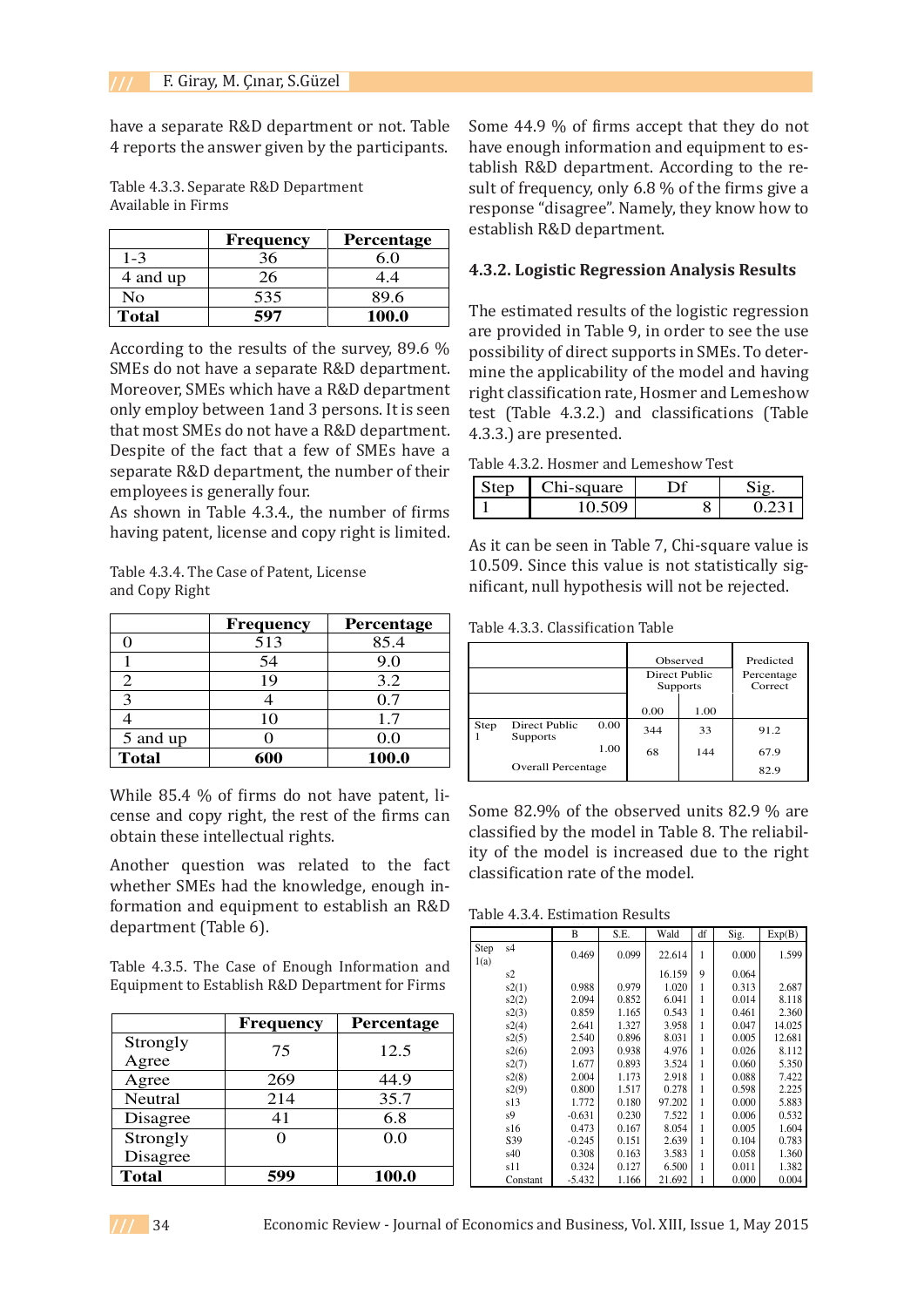According to Table 9, it is seen that most of the estimated parameters are statistically significant, at least at 10 % significant level. Based on the results of the model estimate, the number of employees in firms and obtaining patent, license and copy right for firms are placed among the most important factors to use direct public supports of R&D in SMEs. According to the logistic regression model, other important factors which affect the use of direct supports of R&D of firms are the activity fields of firms and new product and/or service presented by the firms during last three years. ncense and copy right for in ms are placed

By using the logistic regression model, the use of direct supports for R&D can be determined. The possibility to use supports for R&D for the  $\frac{m}{\text{d}n}$ company with some of the following features:  $\frac{dE}{d\Omega}$ no R&D department, diminishing its profit for  $\frac{dQ}{dh}$ last three years, not having information on R&D supports, not considering any supports for for R&D and not having any patent and copy Du right, not presenting new product and/or ser- po vice during the last three years in the fabric and Ma not during the the entropy state in the last textual three clothing sectors, no utilized direct R&D public to supports, is accounted as follows:  $A = \frac{1}{2}$ by using the logistic regression model, the use  $\epsilon_{\text{eq}}$ the fabric sectors, no utilized direct R&D public supports

$$
Z_i = -5.432 + 0.469 * 6 + 0.988 - 0.631 * 3 + 0.473 * 5 - 0.245 + 0.308 + 0.324
$$

$$
P_i = \frac{1}{1 + e^{-Z_i}} = \frac{1}{1 + e^{0.7704}} = \frac{1}{1 + 2.1606} = 0.316
$$
 (1)

In that case, the possibility to use support for Hev R&D for the firm having such features is  $32\%$ . fo According to this portion, it means that the firm in question cannot use R&D supports.

On the other hand, the possibility to use supports for R&D for the company with some of the following features: available R&D department, increasing its profit for the last three years, 10 having information on R&D supports, considered supports for R&D and having a patent and copy right, presented new product and/or service during the last three years in the fabric and clothing sectors, not used direct public supports of R&D, is accounted like below:  $f_{\rm F}$  and  $f_{\rm F}$  and  $f_{\rm F}$  is accounted like below:

 $Z_i = -5.432 + 0.469 * 6 + 0.988 + 1.772 - 0.631 + 0.473 - 0.245 * 5 + 0.308 * 5 + 0.324 * 5$ 

$$
P_i = \frac{1}{1 + e^{-Z_i}} = \frac{1}{1 + e^{-1.9183}} = \frac{1}{1 + 0.1468} = 0.8719
$$
 (2)

The possibility to use supports for R&D of this kind of firm reaches around  $87$  %. This result shows that firm having such features has a high possibility to use direct public supports for possibility to doe direct pattic supports to

R&D. The remarkable finding is that having a patent, license and copy right has a strong impact on the use level of R&D supports. While the possibility to use supports for a firm which does not have a patent, license and copy right is approximately 54 %, in contrast, the R&D use possibility of a firm taking these intellectual property rights reaches 87 %.

#### **5. CONCLUSION**

R&D has getting increased importance in nowadays economy, since a high level of R&D is a key factor to lead to technological improvement, competitiveness and economic and social welfare. R&D activities create an opportunity to diminish differences in the capabilities and competitiveness between large sized firms and SMEs. Many empirical studies show how R&D is a crucial driver of growth and productivity.

Due to the functions of R&D, government supports to R&D expenditures have various forms. Many governments are in favor of activities to promote more effective use of direct public supports. Direct public supports for R&D insure SMEs against the risk of failure of R&D projects. In this paper, we investigated both the relationship between direct public supports and R&D in SMEs and the factors determining the using level of R&D supports with an empirical study for Turkey as a sample. When the estimation results are investigated, it is seen that most parameters estimated (except activity area question) are statistically significant at 10 % level.

We find the following conclusions: direct public supports for R&D affect private R&D positively. The numbers of employees, patents, licenses and copy rights for firms have a strong impact on the use level of R&D supports in SMEs. Other important factors which affect the use of direct supports of firms are the activity fields of firms and new product and/or service presented by firms during the last three years. To conclude, future research should aim to find which kind of direct public supports can be more effective to increase R&D in SMEs.

### **REFERENCES**

Audretsch, D. B. (2004) Sustaining Innovation and Growth: Public Policy Support for 1.